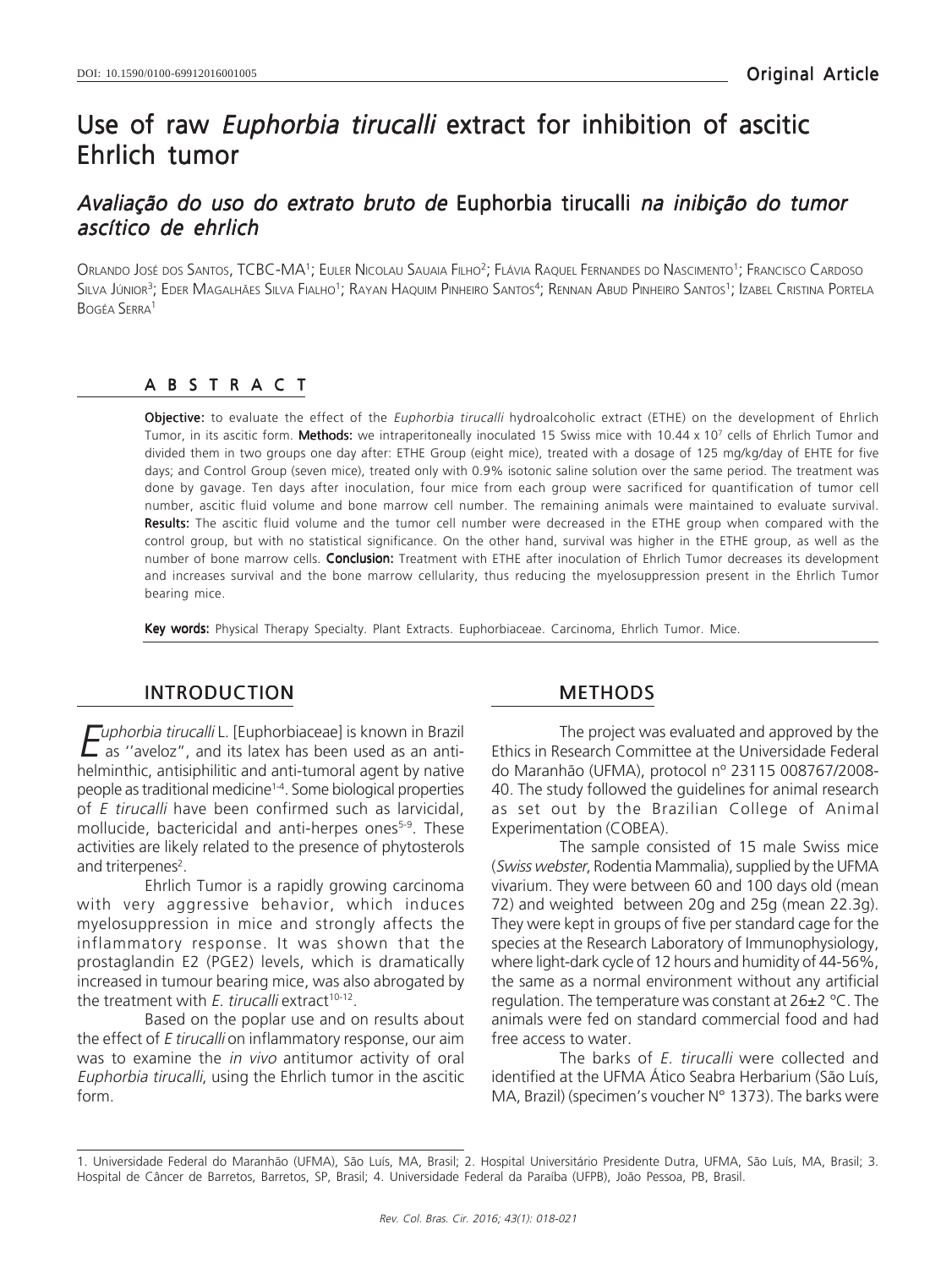mechanically triturated, added to 1L of ethanol (70%) and mixed each 8h for 72h. After this period the hydroalcoholic extract was filtered using a cotton funnel. After this process the extract was concentrated using a rotatory evaporator and filtered again, when we obtained 190ml of hydroalcoholic extract. Finally, the extract was dried and the dry residue obtained was diluted in distilled water in a concentration of 15mg/ml.

To treat the mice, the  $E$ . tirucalli extract was diluted again in water and given by gavage with a daily single doses (125mg/kg body weight) during five days. The treatment was initiated 24 hours after the Ehrlich tumor implantation. The control group was treated only with isotonic saline solution (0,2ml).

The Ehrlich ascitic tumor, derived from a spontaneous murine mammary adenocarcinoma, was maintained in the ascitic form by passages in Swiss mice, by weekly transplantation at the UFMA Immunophysiology Laboratory. The ascitic fluid was removed by opening the abdomen and carefully collecting all the fluid with the help of a sterile 3ml syringe. Ascitic tumor cell counts were done in a Neubauer hemocitometer. The cells were found to be more than 99% viable by the Trypan blue dye exclusion method and amounted 5.22x10<sup>8</sup> cells/ml of ascitic fluid.

A volume of 0,2ml of Ehrlich tumor cells was injected intraperitoneally for the development of the ascitic form. The final amount of tumor cell suspension used in each application was 10.44x10<sup>7</sup> viable cells.

After inoculation, the animals were randomly distributed into two groups: ETHE Group (EG), with eight mice, and control group (CG), with seven animals. The animals with ascitic tumor were weighted each three days.

On the day following inoculation, EG animals received daily 125mg/kg of the hydroalcoholic extract by gavage and the CG, the same volume of 0.9% isotonic saline solution, all for five consecutive days.

On the  $10<sup>th</sup>$  day after inoculation, four mice from each group were killed by a lethal dose of 2% xylazine (20mg/kg, IM) and 5% ketamine hydrochloride (30mg/kg, IM) for cell counting from the femoral bone marrow, as well as dosage of ascitic fluid volume and cellularity. The remained mice (four in EG and three in CG) were maintained to survival evaluation.

Results were expressed as the mean  $\pm$  standard deviation from four animals per group. Statistical evaluation was done by ANOVA test. The survival of mice was demonstrated using the Kaplan-Meier curve and the log-rank statistical test was applied to compare the curves. Differences were considered significant at p<0.05 and are represented by an asterisk. All experiments were repeated at least two times.

#### RESULTS

The total ascitic volume and total tumor cell number were lower in mice treated with E. tirucalli (125mg/

Kg), though with no statistical significance (Figure 1 A e B). The E. tirucalli treatments also significantly increased the life expectancy (Figure 1C).

There was also a significant increase in the femoral bone marrow cell number in the EG (Figure 2).

The average weights were significantly lower in EG (Figure 3).

#### **DISCUSSION**

We observed that the ascitic fluid volume and the number of Ehrlich tumor cells in the peritoneum were lower in mice treated with *E. tirucalli*, but this difference was not statistically significant. Despite that, this decrease could mean the inhibition of ascitic growth in EG mice. This fact, combined with the significantly lower average weights in EG, suggests tumor growth slowing in animals treated with the extract.

The exact mechanism by which E. tirucalli mediates its anti-tumor effect is unknown. However, some compounds present in E. tirucalli, such as terpenes, could explain these results13. These compounds have been mentioned as antioxidant and consequently can be involved in anti-tumor activities<sup>14</sup>. Plant derived extracts containing antioxidant principles showed cytotoxicity towards tumor cells and antitumor activity in experimental animals<sup>15-17</sup>.

The inflammatory response is, in fact, essential to modulate the development of tumors. It was

1200

 $10<sup>6</sup>$ 800

 $\frac{2}{3}$ 400  $\overline{B}$ 

Control

**FTHE** 



 $*p$  < 0.05 in comparison with the control group.

**FTHE** 

 $\mathbf{Q}$ 

 $\frac{4}{3}$  and (mL)<br> $\approx$ 

 $\frac{1}{2}$  of ascitic 1

 $\sum_{i=1}^{n}$  $\bf{0}$ 

> $125<sub>7</sub>$ 100

A

Control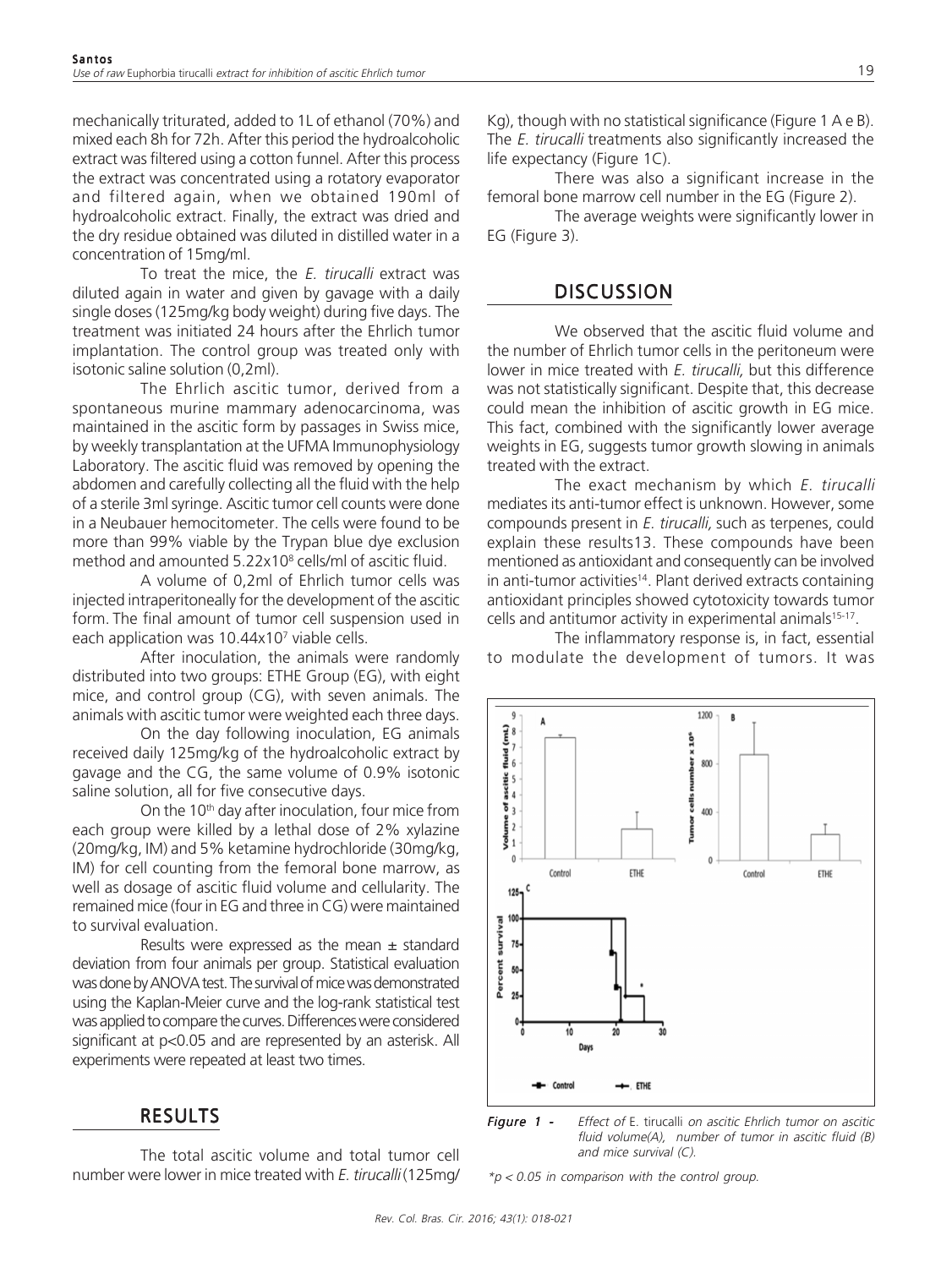

Figure 2 - Effect of E. tirucalli on femoral bone marrow cell number in Ehrlich tumor bearing mice.

 $*p$  < 0.05 when compared with the control group.



**Figure 3 -** Evolution of the average weight of EG and CG mice on the 1st, 6th, 10th and 15th days of trial.

 $*p$  < 0.05 when compared with the control group.

demonstrated that the neutrophilic inflammatory response is essential to the Ehrlich tumor's control. However, the high influx of these cells promotes tumor development<sup>18</sup>.

#### RESUMO

This effect is probably related with the angiogenesis and growth factors induced by inflammation, which are necessary to tumor development. The implantation o the Ehrlich ascitic tumor itself is sufficient to induce a local inflammatory reaction, with increased vascular permeability, which results in intense edema formation, cellular migration and a progressive ascitic fluid formation<sup>19</sup> . The ascitic fluid is essential to the tumor growth, since it constitutes the direct nutritional source for the tumor cells<sup>20</sup>.

The Ehrlich tumor growth leads to inhibition of superoxide dismutase and catalase enzymes, which are fundamental in the elimination of free radicals such as superoxide and hydrogen peroxide<sup>21,22</sup>. In Ehrlich tumorbearing mice the anti-oxidants act by a mechanism that involves modulating lipid peroxidation and augmenting the antioxidant defense system<sup>20</sup>.

We propose that the additive and synergistic antioxidant activity of phytochemicals such as terpenoids, present in E. tirucalli, are responsible for its potent antitumor activity, which can be inferred from the increased life span of tumor bearing mice and from the inhibition of ascitic growth.

As for the femoral bone marrow cellularity, there was a significant increase in the number of cells in the group treated with aveloz, a result that is consistent with what was exposed by Valadares et al.<sup>23</sup>. This author described the property of the extract of Euphorbia tirucalli to restore marrow myelopoiesis suppressed by Ehrlich tumor during its natural course, not finding, however, differences between the three doses (125, 250 and 500 mg/kg). Studies in mice inoculated with Ehrlich tumor showed a rapid decrease of granulocytic and macrophage colony forming units (CFU-GM) in the bone marrow, while observing a progressive increase in cell number and CFU-GM in the spleen, followed by splenomegaly $^{24}$ .

Regarding survival, we found a statistically significant increase in animals treated with aveloz. The same was reported by Valadares for all doses offered (125, 250, and 500 mg/kg/day for five days), suggesting a dosedependent increase in survival (survival greater in animals treated with 500mg/kg of the extract)<sup>23</sup>.

Objetivo: avaliar o efeito do extrato hidroalcoólico de Euphorbia tirucalli (ETHE) sobre o desenvolvimento do tumor de Ehrlich em sua forma ascítica. **Métodos:** quinze camundongos Swiss foram inoculados via intraperitoneal com 10,44x10<sup>7</sup> células do tumor de Ehrlich e um dia depois foram divididos em dois grupos: Grupo ETHE (oito camundongos), tratados com a dose de 125mg/kg/dia de ETHE por cinco dias e Grupo Controle (sete camundongos), tratado apenas com 0,9% de solução salina isotônica em relação ao mesmo período. O tratamento foi realizado por gavagem. Dez dias após a inoculação, quatro animais de cada grupo foram sacrificados para a quantificação do número de células de tumor, do volume de fluido ascítico e do número de células da medula óssea. Os demais animais foram mantidos, para avaliar a sobrevivência. Resultados: o volume de líquido ascítico e do número de células tumorais foram menores no grupo ETHE quando comparado ao grupo controle, porém sem significância estatística. Por outro lado, a sobrevivência dos animais foi maior no grupo de ETHE, bem como, a quantidade de células de medula óssea. Conclusão: o tratamento com ETHE, após a inoculação do tumor, diminuiu o seu desenvolvimento e aumentou sobrevida, bem como, a celularidade da medula óssea, reduzindo assim, a mielossupressão presente nos animais portadores de tumor de Ehrlich.

Descritores: Fitoterapia. Extratos Vegetais. Euphorbiaceae. Carcinoma de Ehrlich. Camundongos.